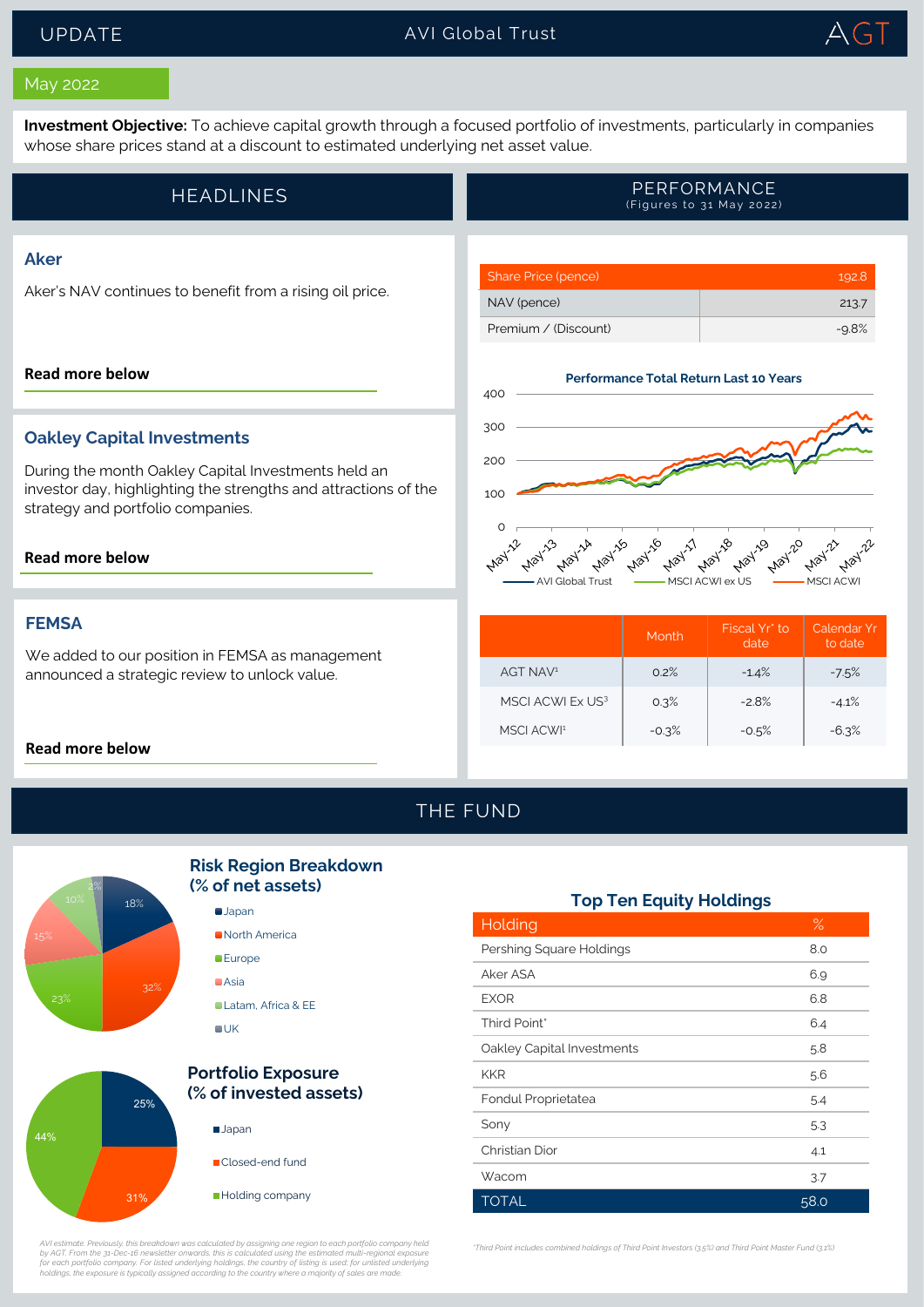

# MANAGER'S COMMENT

<span id="page-1-0"></span>AVI Global Trust (AGT)'s NAV increased +0.2% in May.

Markets remain choppy: a number of the laggards from the prior month (Apollo Global Management, KKR, Sony) rallied and were significant positive contributors this month, whilst last month's stronger performers (Symphony, Godrej Industries) detracted this month. We don't expect (or try!) to predict such short term moves, but remain excited about the long-term prospects for the companies in which we have invested, and the 32.3% weighted average discount at which they trade.

## **Aker**

Aker was the most significant contributor to returns over the month, as the shares moved +16% higher on account of strong NAV growth (+18%). The key here was Aker BP, whose shares returned +21% as the oil price continued to rise (with Brent now \$120 per barrel at the time of writing). Continued OPEC production misses, declining US Strategic Petroleum Reserves, and further steps toward the re-opening of the Chinese economy have all supported this last leg up. More fundamentally however it comes down to years of underinvestment and a structural imbalance between supply and demand. Earlier this year we wrote that *"a pure play, low-cost low*emission producer, controlled by a thoughtful long-term orientated shareholder, would prosper in a world starved *of oil capex and production growth*". We believe this remains true and that Aker BP and fossil fuels will continue to play an important and extended role in the energy transition. Meanwhile, as is typical of the best run familycontrolled companies, Aker continues to focus on the even longer term, with initiatives at Aker Horizons, the renewable energy-focused holding company, positioning Aker to play an important role in renewable energy in the years ahead.

## **Oakley**

Oakley Capital Investments ("OCI") detracted -76bps from returns over the month as the shares declined -11%. This should be seen in the context of weakness across the London-listed private equity sector rather than anything company-specific. Indeed, during the month OCI provided an impressive update at their investor day.

The day involved an update on OCI, as well as presentations on each of the portfolio's three segments: education, technology, and consumer. We were also given talks by four of the portfolio companies' CEOs, namely IU Group (13% of NAV), Grupo Primavera (4%), TechInsights (6%), and Seedtag (1%). The day served to highlight the attractions of the strategy, with Oakley's unique origination network and comfort in complexity allowing for uncontested acquisitions, as well as the evolution and quality of OCI's portfolio companies. Moreover, it is worth noting the maturity of the portfolio – over 42% of the portfolio is now >3 years old – and the prospect for NAV uplifts upon realisation, given the average multiple uplift of +60% upon exit. On top of this we see ample room for discount narrowing, with continued strong NAV performance and improved standards of corporate governance ameliorating past sins.

## **FEMSA**

Portfolio trading activity remained low, however, we added to FEMSA over the month. As way of reminder FEMSA is a Mexican family-controlled holding company, the bulk of whose value lies in Oxxo-branded convenience stores in Mexico and other parts of South America. Oxxo are master operators, with significant scale advantages, strong unit economics and a long growth runway. In recent years Oxxo have layered high incremental margin services across their physical store network, culminating in the launch of Spin by Oxxo, a digital wallet, last year. The investment thesis is predicated on the prospect for strong earnings growth at Oxxo, the lowly valuation at which the stub assets trade, optionality around digital value creation at Spin, and the potential for the family to unlock value by simplifying the group structure.

We have owned the shares for a little over a year and all parts of our thesis are moving in the right direction. First quarter results – released in May – showed continued strong performance at Oxxo, where sales and operating profits are now +21% and +41% above their pre-pandemic (1Q19) level. Meanwhile in less than a year Spin has scaled to 2m users, with Oxxo store network acting as a funnel to acquire customers at a very low cost. On top of this, alongside results, management announced a "*comprehensive strategic review*" of the group structure with a focus on unlocking the sum-of-the-parts discount at which it trades. The stub currently trades at 7.5x forward EBITDA, half of its historical average and that of peer Walmex. We do not believe the market is pricing in strong fundamental performance, let alone the potential for structural simplification